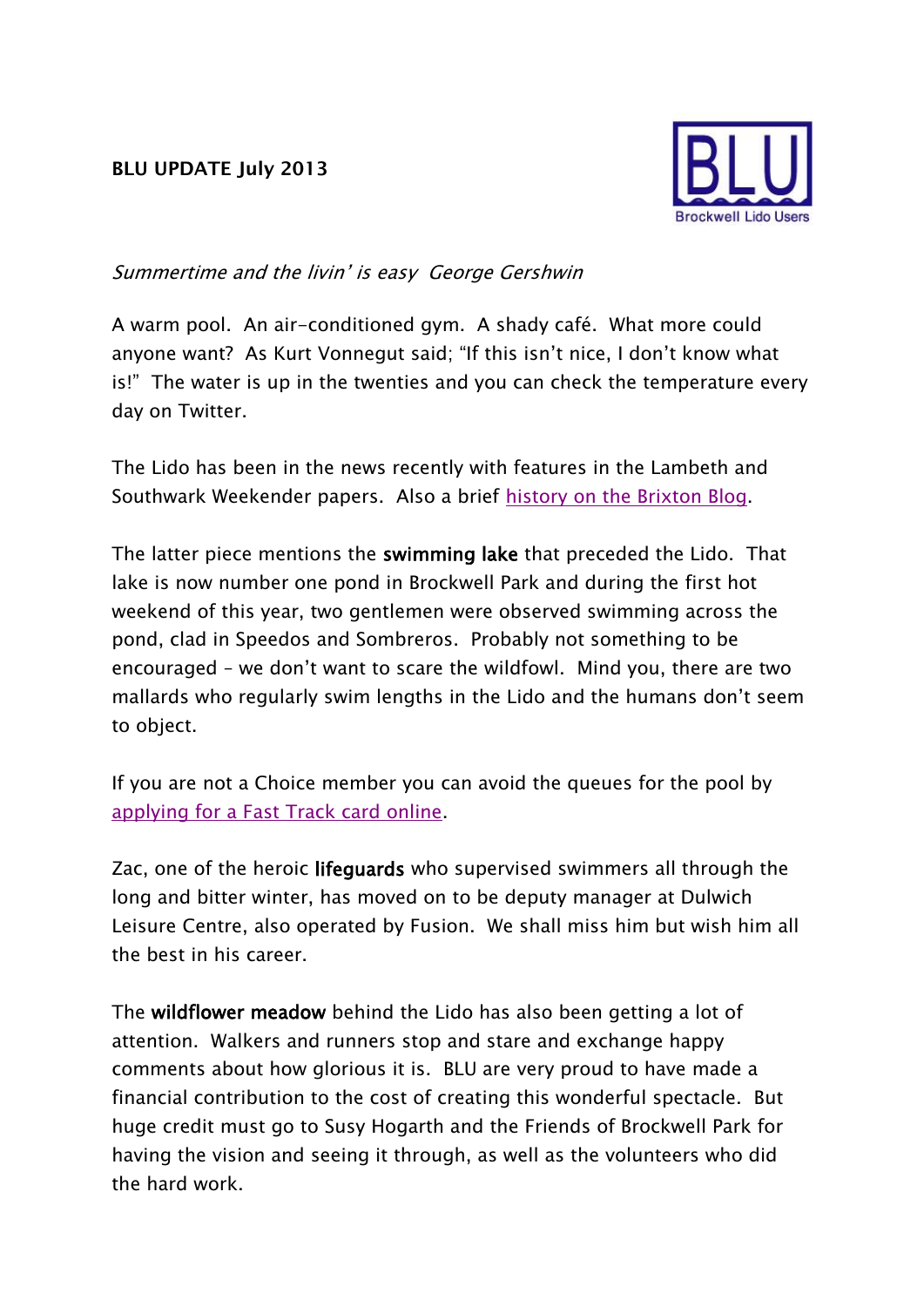The car park chaos is getting more and more like Groundhog Day. The car park is abused by commuters, shoppers and traders; able-bodied drivers park in disabled bays; vehicles block access for emergency vehicles; and there is daily aggravation for legitimate Park and Lido users and Lido staff. Those of you who attended BLU's Annual Forum last September may recall that it looked as if this long-standing issue would be resolved within the following few weeks. Indeed, a similar promising statement had been made at the 2011 Forum. But that did not happen. Pressure for car parking enforcement has been raised at every Forum since 2008. Our members have emailed us/twittered or collared some of our Committee members at the pool or in the gym about the chaos in the car park, particularly the blatant mis-use of disabled bays and the areas around them. We have expressed our frustration frequently to Fusion, and recently wrote to Lambeth Planning supporting Fusion's latest amended planning application. We await a resolution as soon as possible.

Apart from the car park issue, our stalwart BLU committee member, CJ, had a full agenda for his regular monthly meeting with the Lido Manager, Clare Bushell. Too much to detail here but good points include the following: a pool alarm has been installed; there are more picnic tables; and there is a pool hoist which can be used to help disabled swimmers into the pool. The poolside and men's wet-side showers are now working; Clare has agreed to get the bottom of the pool cleaned; and we hope that the pool surrounds will get spruced-up too. Fusion are going to provide a parasol for the swimmers' terrace and we look forward to that area looking a bit more welcoming. Fusion have been asked to provide a spinner for wet swimming costumes, but say this would be a health and safety risk.

In the spa area there is now CCTV overlooking the hydrotherapy pool; and the spa water cannon have been fixed, the cause of the blockage of the pipes having been traced to a user's flannel (use of which is not allowed!) And in the gym more attachments have been ordered for the cable machines. We know that some of you would like Wifi in the gym, but Fusion report that there are no plans to install it. It is, however, available in The Lido Café. Gym users are reminded not to walk through the spa on their way to and from the changing rooms. And please do not use weights in the stretching